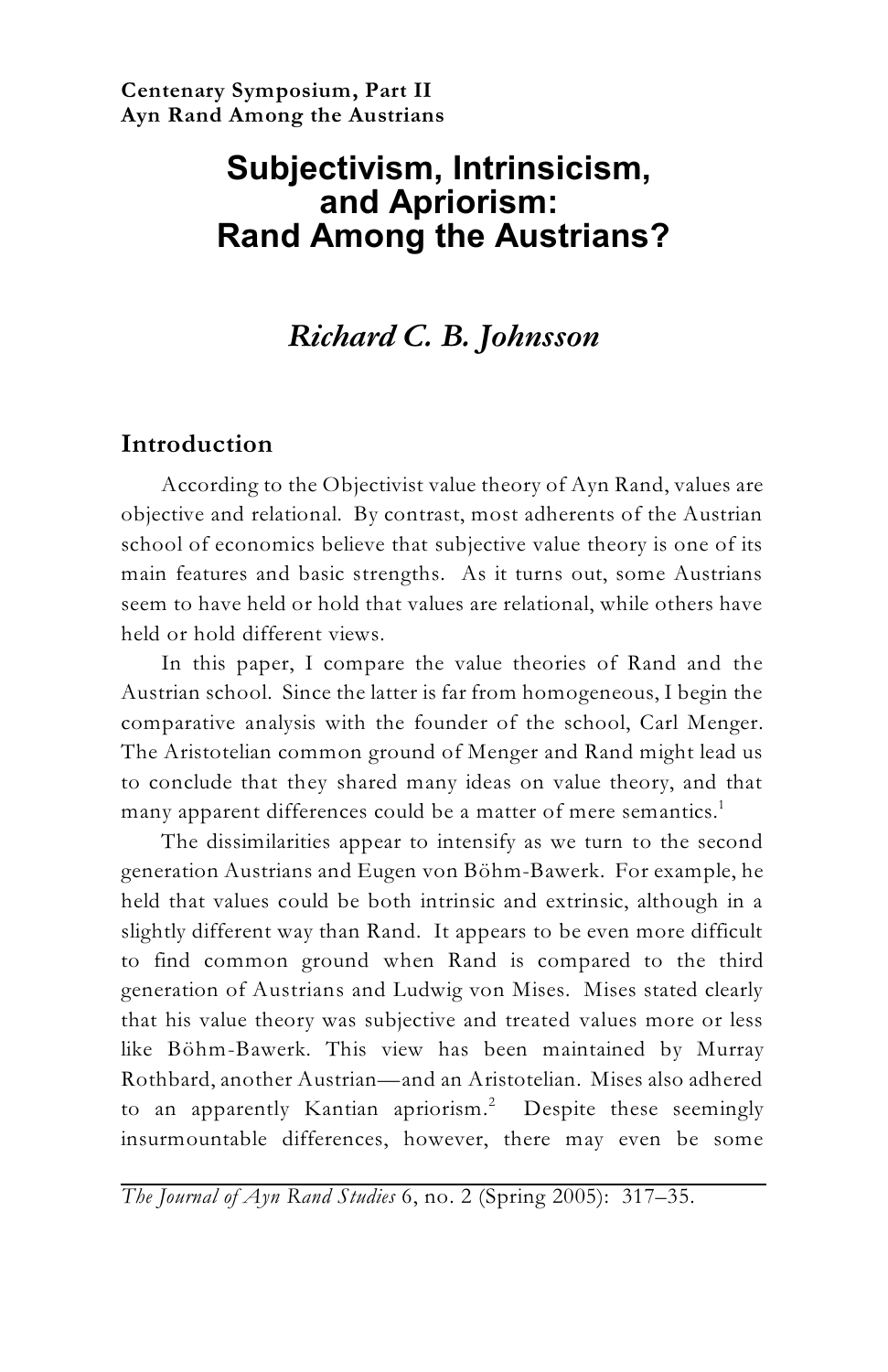common ground between Rand and the later Austrians.

In this paper, though I provide no definitive conclusions, I begin a necessary preliminary exploration.

### **Rand vs. Menger**

Rand argues that values are rooted in the facts of reality, i.e., that they are objective. She writes: "Life can be kept in existence only by a constant process of self-sustaining action. The goal of that action, the ultimate *value* which, to be kept, must be gained through its every moment, is the organism's *life*. . . . An organism's life is its *standard of value* "(Rand 1964, 17). She continues: "Value is that which one acts to gain and/or keep—virtue is the act by which one gains and/or keeps it" (27). Thus, for a person to stay alive, certain actions have to be taken and certain things obtained. This implies that these things have to be valued, according to Rand. "The relationship between valuation and life is internal to each concept: valuation is impossible without life, and human life is impossible without valuation," as Sciabarra (2000, 209) summarizes this position. "To speak of 'value' as apart from 'life' is worse than a contradiction in terms. It is only the concept of 'Life' that makes the concept of 'Value' possible," Rand (1964, 18) argues.

Secondly, and closely connected to this first point, Rand means that values are relational.<sup>3</sup> In other words, values are agent-relative; they emerge in relation to a person. She held "that the good is an aspect of reality in relation to man. . . . Fundamental to an objective theory of values is the question: Of value to whom and for what?" (Rand 1967, 22). This is what makes it objective. The agent-relative approach has also been emphasized by such writers as Den Uyl and Rasmussen (1985), Sechrest (2004), Younkins (2003 a–d), Salsman (1995a), Buechner (1995) and Sciabarra (2000, 197 n. 16).

Those who are familiar with Rand's writings know that she clearly rejected the idea of what she called "intrinsic" values. By this she meant values that are an irreducible aspect of the objects themselves, without any relation to a person. When it comes to Menger, much of what he wrote tells us that he shared Rand's relational view of value.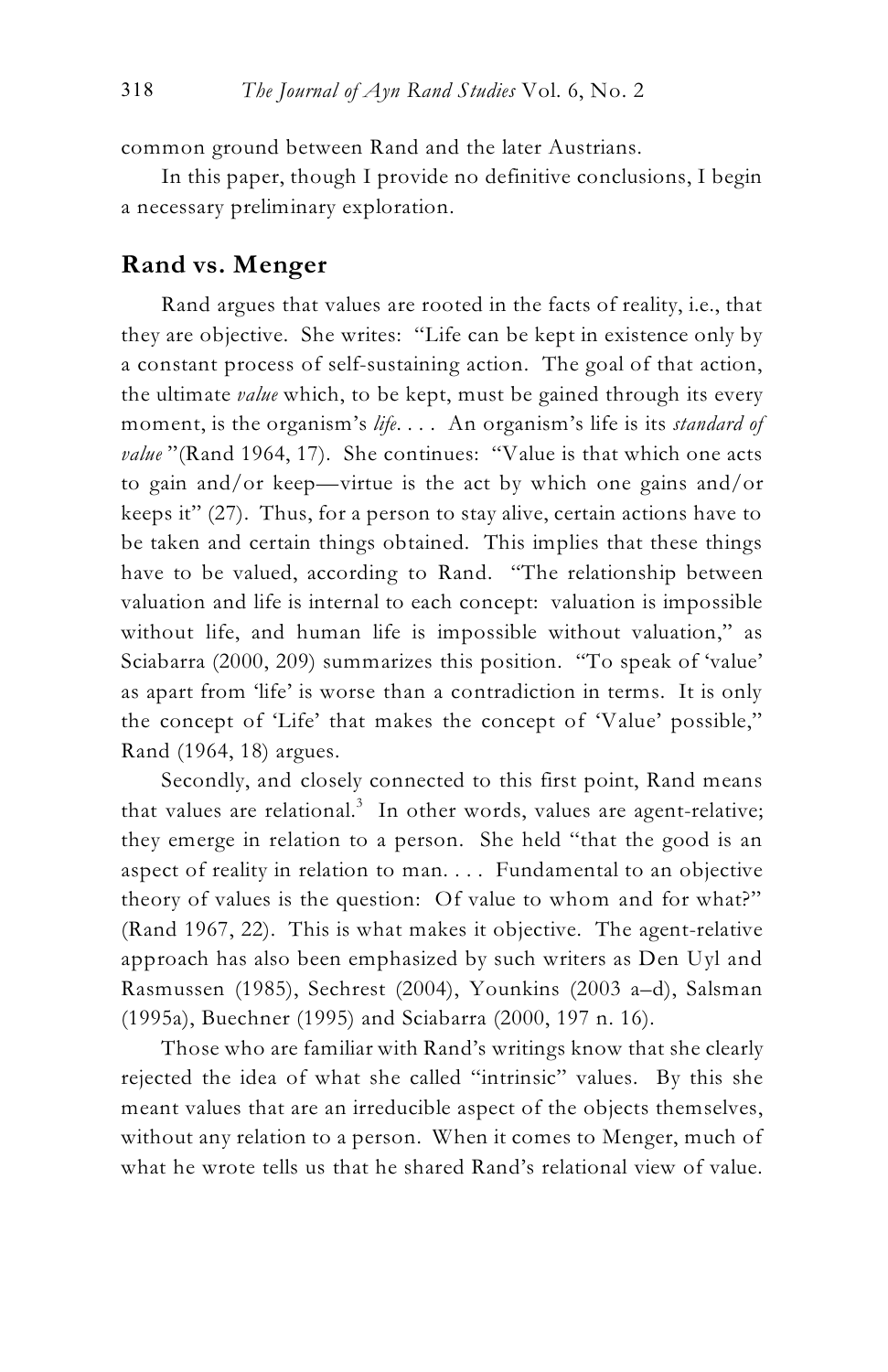For example, Menger ([1871] 1994, 8) defined a good in the following manner:

If a thing is to become a good, or in other words, if it is to acquire goods-character, all four of the following prerequisites must be simultaneously present:

- 1. A human need.
- 2. Such properties as render the thing capable of being brought into causal connection with the satisfaction of the need.
- 3. Human knowledge of this causal connection.
- 4. Command of the thing sufficient to direct it to the satisfaction of the need.

Only when all four of these prerequisites are present simultaneously can a thing become a good.

Sciabarra (2000, 197 n. 16) and Reisman (2001) argue that this is to be taken as evidence that Menger supported the relational view of value. There is much support for this conclusion. For example, Menger ([1871] 1994, 118) writes that "[v]alue is . . . nothing inherent in goods, no property of them, but merely the importance that we first attribute to the satisfaction of our needs, that is, to our lives and wellbeing, and in consequence carry over to economic goods as the exclusive causes of the satisfaction of our needs." He continues: "The value of goods is . . . nothing arbitrary, but always the necessary consequence of human knowledge that the maintenance of life, of well-being, or of some ever so insignificant part of them, depends upon control of a good or quantity of goods"  $(120).<sup>4</sup>$ 

So far there still is great resemblance to Rand's view. The next passage reinforces the similarity but also introduces a seemingly major difference between Menger and Rand:

[V]alue does not exist outside the consciousness of men. It is, therefore, also quite erroneous to call a good that has value to economizing individuals a "value," or for economists to speak of "values" as of independent real things, and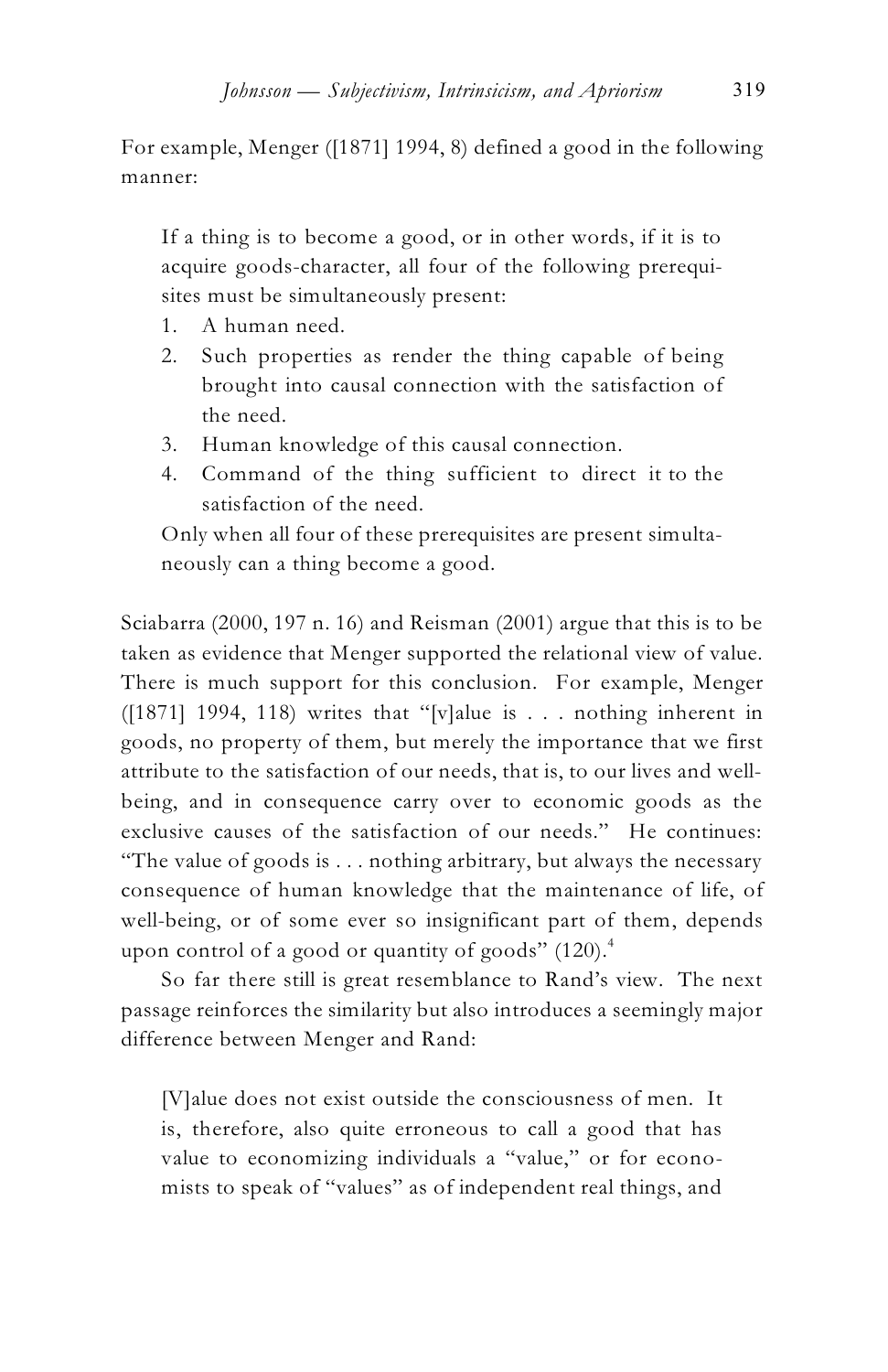to objectify value in this way. For entities that exist objectively are always only particular things or quantities of things, and their value is something fundamentally different from the things themselves; it is a judgment made by economizing individuals about the importance their command of the things has for the maintenance of their lives and well-being. Objectification of the value of goods, which is entirely *subjective* in nature, has nevertheless contributed very greatly to confusion about the basic principles of our science. (121; emphasis in original)

Here Menger seems to state that he favors the relational view of value. He believes, just like Rand, that the opposite position, which he calls an "objectification," is untenable. Menger's statement that values are subjective is often taken as something that follows naturally from the view that values are relational.<sup>5</sup> Earlier on in his 1871 book, Menger states that "the attempt to provide for the satisfaction of our needs is synonymous with the attempt to provide for our lives and well-being. It is the most important of all human endeavors, since it is the prerequisite and foundation of all others" (77). This also sounds somewhat like Rand, and it is perhaps no surprise as Menger refers to Aristotle for his view: "Aristotle (*Politics* i.4. 1253b 23–25) calls the means of life and well-being of men 'goods" (286).<sup>6</sup> On the other hand, "Life and well-being"—if not elaborated on—could mean a lot of different things. Thus, while both Rand and Menger held the view that values are relational, one of them claimed that they are objective, and the other claimed that they are subjective.

## **The Whole Context**

Does this mean that they are in opposition in this matter? Not necessarily. For example, in discussing the difference between economic and noneconomic goods, Menger emphasizes "that goods of the same kind and in the same place attain and lose their economic character [and thus value] with changing circumstances" (102). He thereby gave a fundamental importance to the *context*. This means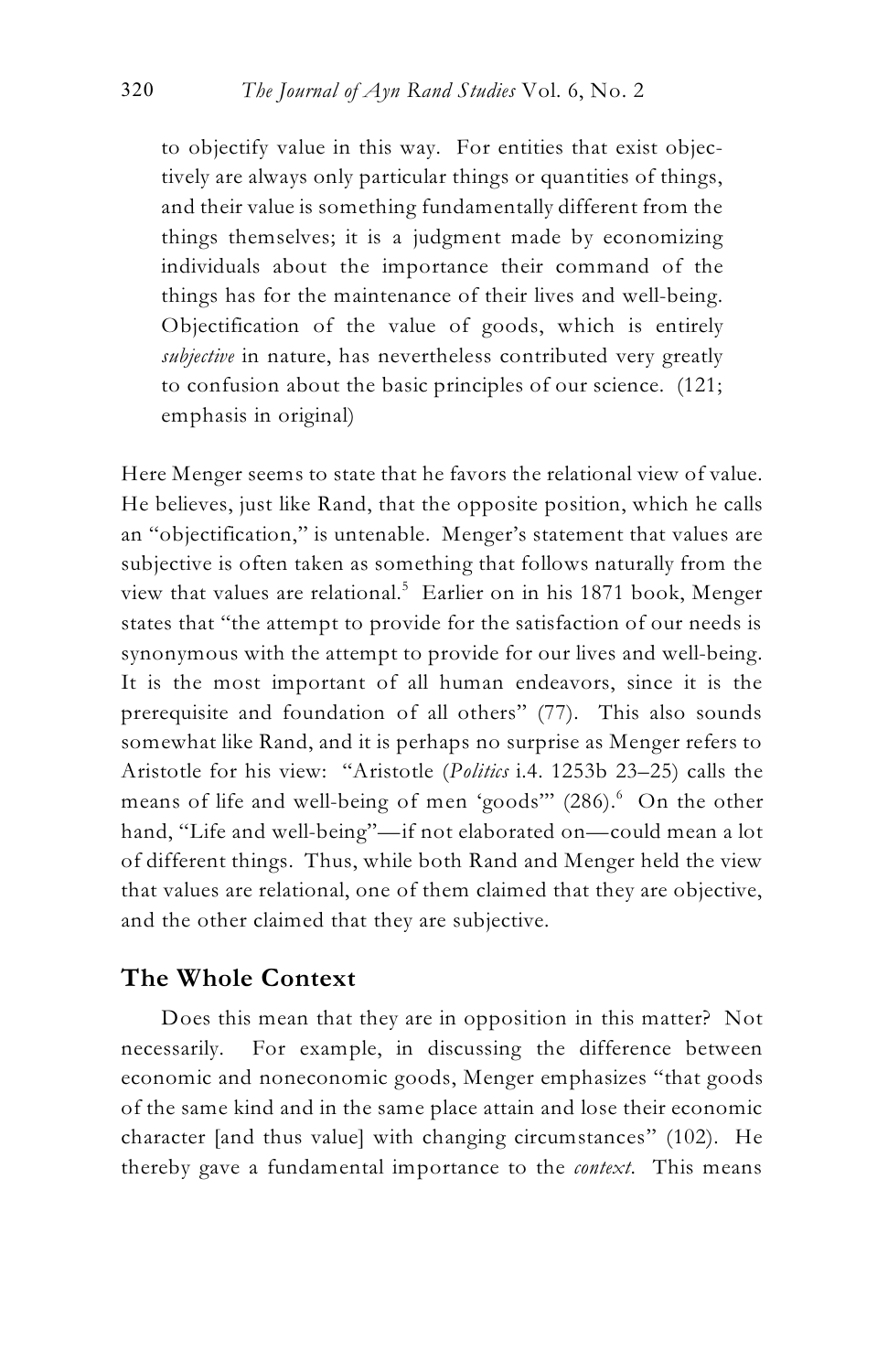that in a situation where a person assigns value to an object, the context of these two, i.e., the person and the object, plays an important role. After all, when addressing the old "value paradox," i.e., why diamonds are more valuable than water, the context certainly plays an important role. The same person who, safe at home, puts more value on diamonds actually might do the reverse in a desert.<sup>7</sup>

But if this is the reason Menger claimed that values are subjective, perhaps he is in full agreement with Rand after all. For incidentally, Rand is known for her emphasis on context-keeping and according to her theory it is fully conceivable to call the value of diamonds objective both in the context of safety at home and the different context of the desert.<sup>8</sup> Indeed, as Sciabarra (2000) claims, both Menger and Rand wrote in a long, and to a large extent Aristotelian, dialectical tradition. Dialectics could be defined as "the art of context-keeping" or as "an orientation toward contextual analysis of the systematic and dynamic relations of components within a totality" (149, 173). And, as Sciabarra argues, Menger and Rand exhibit this orientation quite clearly.

By comparing Menger and Rand, we see that there are great similarities between their value theories. They both hold that values are relational. And when the importance of the context is stressed, the distinction between the subjective and objective aspects becomes almost semantic. As it turns out, this emphasis on the context could present itself as a possible way to find similarities also between Rand and the later Austrians.

### **Böhm-Bawerk and Intrinsic Value**

Böhm-Bawerk ([1884] 1959, v. 2, bk. 3, ch. 1, 121) starts his chapter on value in his three-volume *Capital and Interest* by making a distinction between goods of intrinsic value, which possess value for their own sake, and goods of extrinsic value, which possess value only as a means to an end lying outside themselves. Böhm-Bawerk had in mind that some lower-order (consumer's) goods are sought for their own sake while some higher-order (capital) goods only as inputs to the production of these lower-order goods. The value of the higher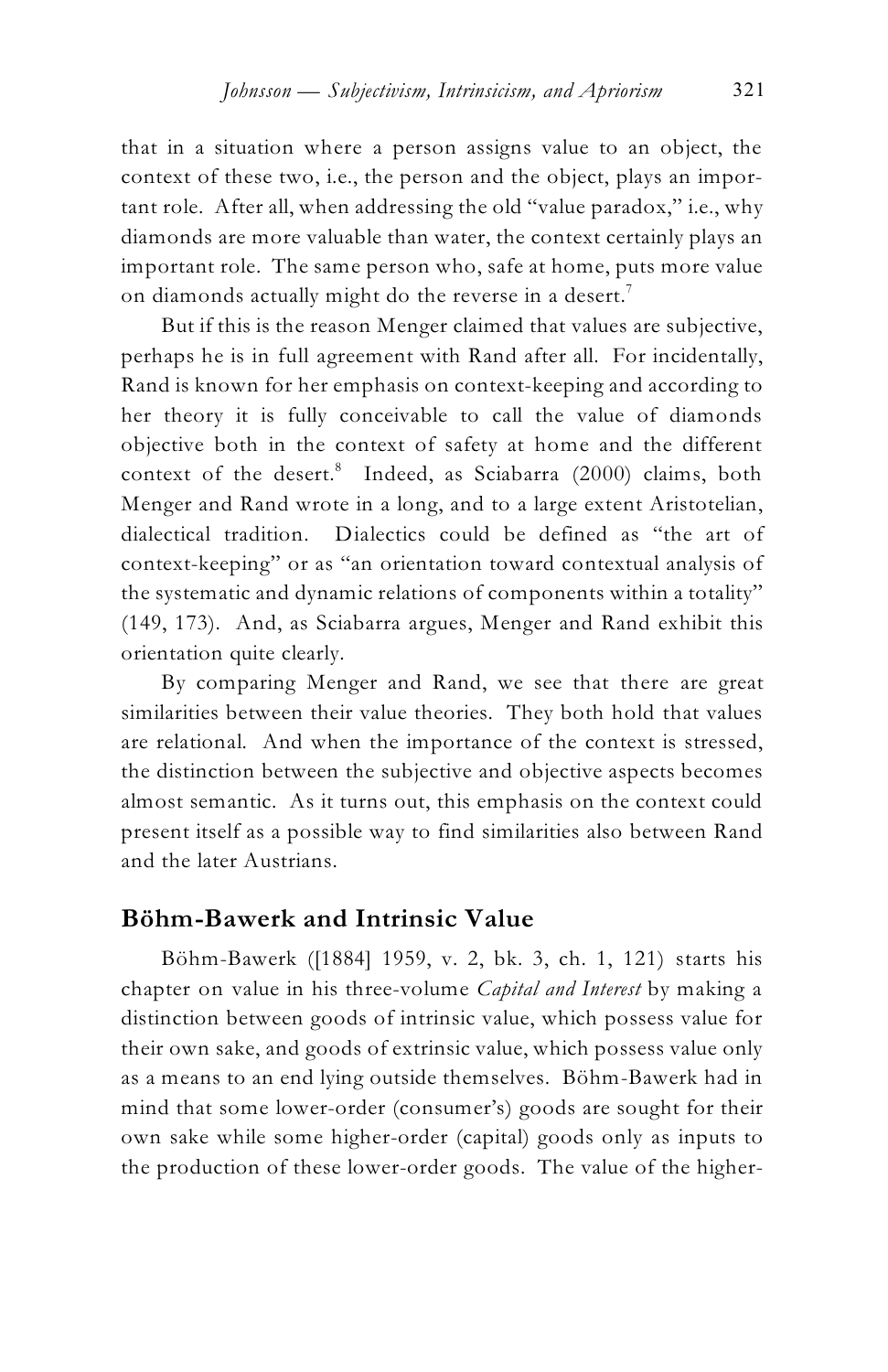order goods stems from the value of the lower-order goods, i.e., the value of the goods of extrinsic value stems from the value of the goods of intrinsic value.

Thus, he states clearly that a good could have intrinsic value, while Menger and Rand both held that the value is relational (and clearly not intrinsic to the object itself). This seems to imply that either Rand and Menger are wrong or Böhm-Bawerk was. But perhaps that is not necessarily the case; perhaps they simply used a different meaning when referring to "intrinsic"?

To sort this out, it is useful to examine the whole context, just as Menger and Rand emphasized. According to Sciabarra (2000, 179), "an emphasis on 'context,' entails two integrated meanings: an emphasis on the whole and an emphasis on our perspective of the whole." And there are others, besides Böhm-Bawerk, who have concluded that an object can have intrinsic value, while at the same time strictly emphasizing the whole context.

For example, Moore ([1903] 1962, sect. 18, 28) claims that "[t]he value of the whole must not be assumed to be the same as the sum of the values of its parts." He then continues to explain why this leads him to think that an object could have intrinsic value. Since this appears to be in total opposition to Menger and, more importantly, Rand, I quote his simple example at length:

It seems true that to be conscious of a beautiful object is a thing of great intrinsic value; whereas the same object, if no one be conscious of it, has certainly comparatively little value, and is commonly held to have none at all. But the consciousness of a beautiful object is certainly a whole of some sort in which we can distinguish as parts the object on the one hand and the being conscious on the other. Now this latter factor occurs as part of a different whole, whenever we are conscious of anything; and it would seem that some of these wholes have at all events very little value, and may even be indifferent or positively bad. Yet we cannot always attribute the slightness of their value to any positive demerit in the object which differentiates them from the conscious-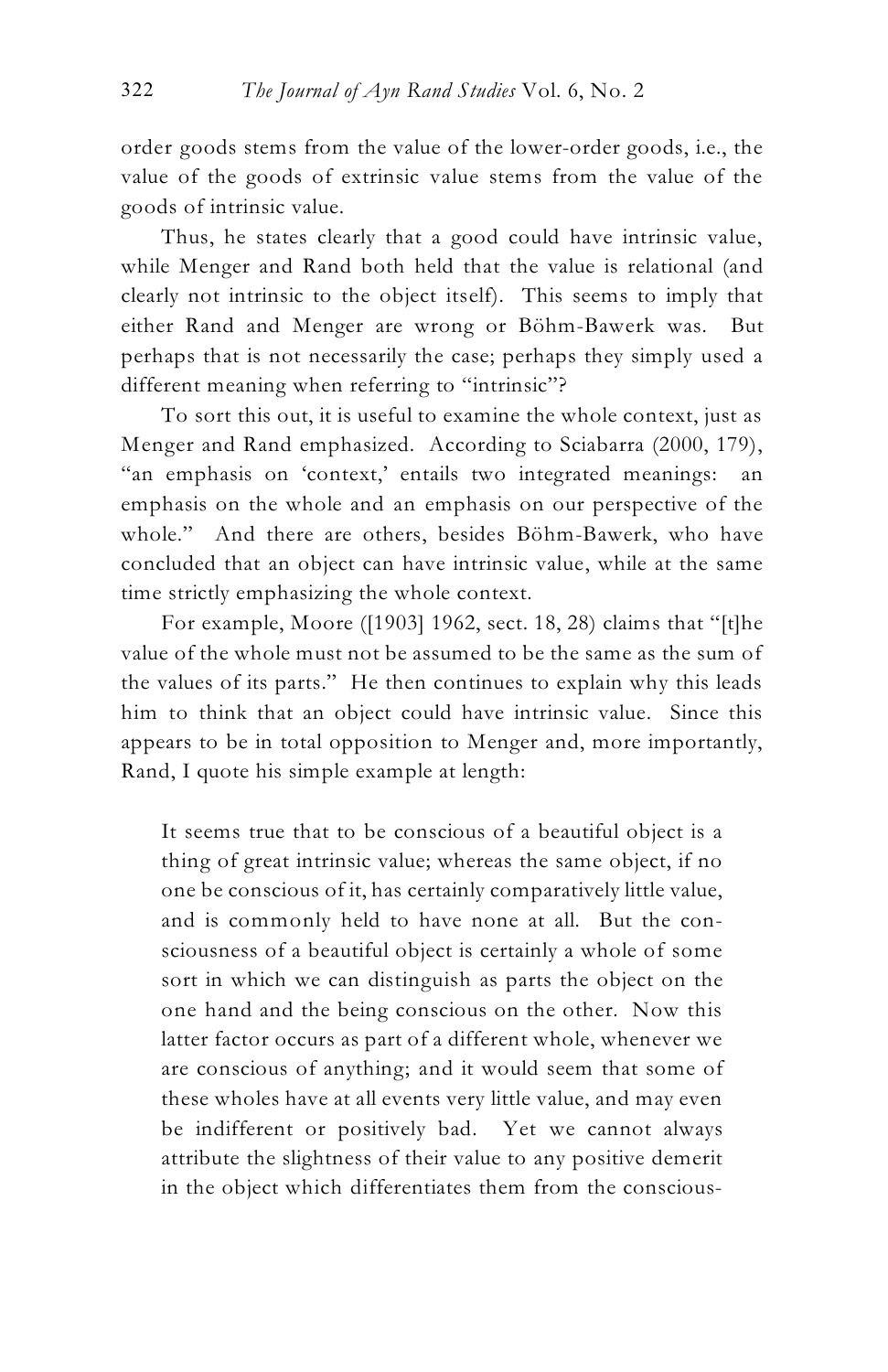ness of beauty; the object itself may approach as near as possible to absolute neutrality. Since, therefore, mere consciousness does not always confer great value upon the whole of which it forms a part, even though its object may have no demerit, we cannot attribute the great superiority of the consciousness of a beautiful thing over the beautiful thing itself to the mere addition of the value of consciousness to that of the beautiful thing.

Thus, it is conceivable that a thing can be beautiful even when its parts are not. For example, consciousness of natural scenery might be of greater value than the consciousness of the specific and separate parts (i.e., the value of the specific trees and rocks and meadows), added up. The scenery would thus have some intrinsic value. It could, for example, be beautiful; but not entirely because of a person being conscious of it or because it is inherent in the object itself.

Thus, I believe this indicates that a focus on the whole context in this way might tell us that things could have intrinsic values after all. The important implications of this were summed up by Ross ([1930] 1955, 114), who notes that "the arguments in favour of thinking that values are objective [by which he means an irreducible aspect of the objects themselves, i.e., what Rand denoted as "intrinsic"] are no more successful than those in favour of treating it as a relation."<sup>9</sup>

Thus, the choice is not between (1) value being purely an irreducible aspect of the objects themselves, and, (2) value being purely relational. According to Moore and Ross, that would be a false dichotomy. This view is an aspect of values that it is easy to overlook. $^{10}$  Huemer (2002) explains that the idea of relational values easily could be confused with the self-evident propositions that "a thing is good only if it benefits someone" and/or "a thing is valued only if there is some being who values it," both of which are compatible with the idea of intrinsic values in Moore's sense.

#### **Aristotelian Intrinsicism**

Moreover, Moore ([1903] 1962, sect. 22, 36) notes "the fact that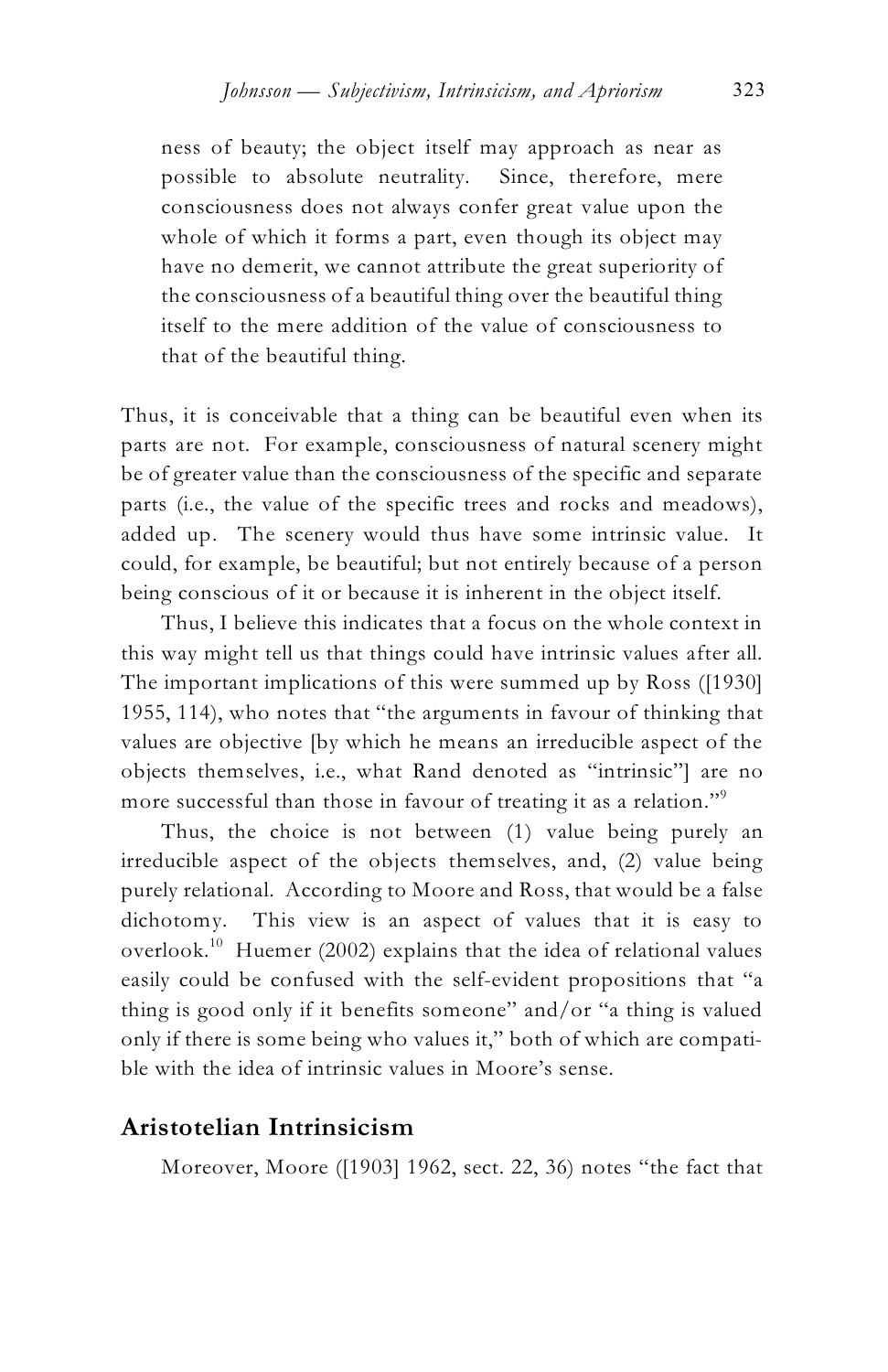a whole has an intrinsic value different in amount from the sum of its parts" as "organic." This idea is clearly Aristotelian. Sciabarra (2000, 38) writes that "[i]n rejecting the strict-atomist, strict-organicist, monist, and dualist doctrines, Aristotle continues to view the whole as an organic unit, not a collection of disconnected constituent elements." Indeed, Aristotle (*Topics*, bk IV, ch. 13) writes that "the whole is not the same as the sum of its parts," revealing Moore's source in this regard. $11$ 

This means, however, that perhaps neither Rand nor Menger necessarily were completely wrong in their analyses. After all, although Moore's view of intrinsic value is clearly different from what Rand means by intrinsic value, it does not ignore Rand's important question "of value to whom?" And both Moore and Ross agree with Rand and Menger in rejecting the idea that value was an irreducible aspect of the objects themselves. Moreover, if the idea of intrinsic values in the Moore sense is accepted, the differences between Menger and Rand become even smaller, perhaps reduced to mere semantics. And if it is assumed that Böhm-Bawerk uses "intrinsic" in the Moore sense, it seems he is closer to Menger and Rand than often believed (more on that below). Might this help us find more common ground between Rand and the later Austrians, including Mises and Rothbard?

## **Rand vs. Praxeology and Apriorism**

When discussing the value theories of the later Austrians, it is not possible to exclude a discussion of praxeology, the distinctively Misesian science of human action, of which "subjective economics" is the best developed part, and its related apriorism. Let's take them in that order.

#### **Praxeology and Subjectivism**

I would like to start by further discussing Böhm-Bawerk. As stated above, he makes a distinction between a good of intrinsic value, which possesses value for its own sake, and a good of extrinsic value, which possesses value only as a means to an end lying outside itself.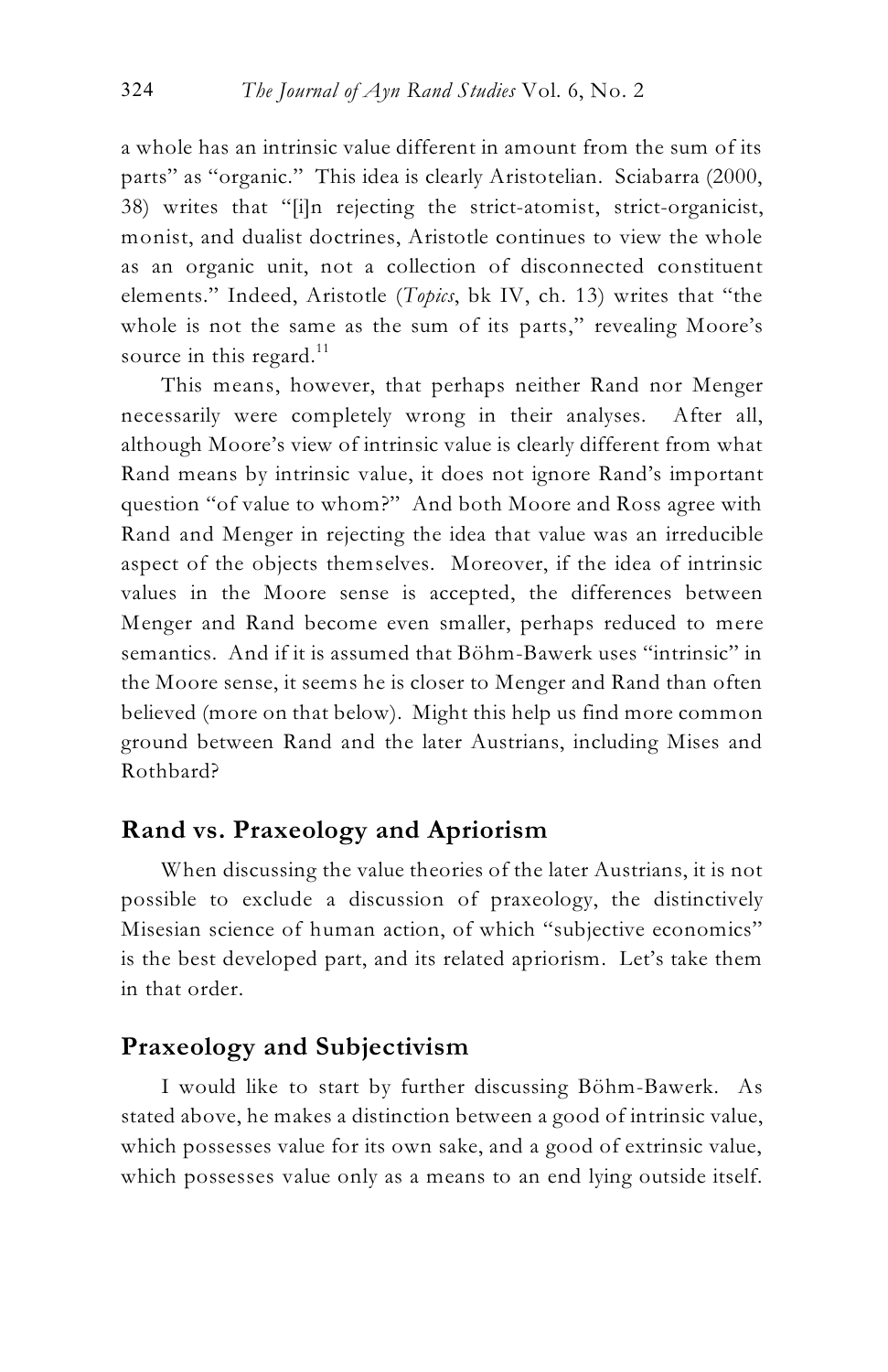Böhm-Bawerk means by an extrinsic value not a good that possesses value in direct relation to a person, but rather in an indirect relation via that person's ultimate end, the intrinsic value. The means become valuable as means to the ends. Although Menger does recognize that some goods become valuable because they are used in the production of other end goods, he didn't say that these end goods were intrinsically valuable. I'm not sure whether Rand makes this kind of distinction at all. But Böhm-Bawerk's distinction is in a sense fundamental to Mises's praxeological system.

This was no random invention by Menger or Böhm-Bawerk. Aristotle (*Politics*, bk. 7, ch. 13) argues that "[t]here are two things in which all well-being consists: one of them is the choice of a right end and aim of action, and the other the discovery of the actions which are means towards it." And Moore ([1903] 1962, sect. 15, 21) notes that "a great part of the difficulties, which are met within ordinary ethical speculation, are due to the failure to distinguish [between means and ends] clearly," and this is perhaps not restricted to ethics. Thus, it appears that the relation between means and ends is at least as interesting as the relation between object and person. Moreover, some objects seem to be able to have intrinsic value (in Moore's sense) while others have value only as means, in that case extrinsic value. I will use the words in this sense for the rest of the paper.

Mises ([1949] 1998) does of course distinguish between means and ends. He holds that:

the ultimate ends of human action are not open to examination from any absolute standard. Ultimate ends are ultimately given, they are purely subjective, they differ with various people and with the same people at various moments in their lives. . . . Any examination of ultimate ends turns out to be purely subjective and therefore arbitrary. (95)

Mises also states:

It is true that economics is a theoretical science and as such abstains from any judgment of value. It is not its task to tell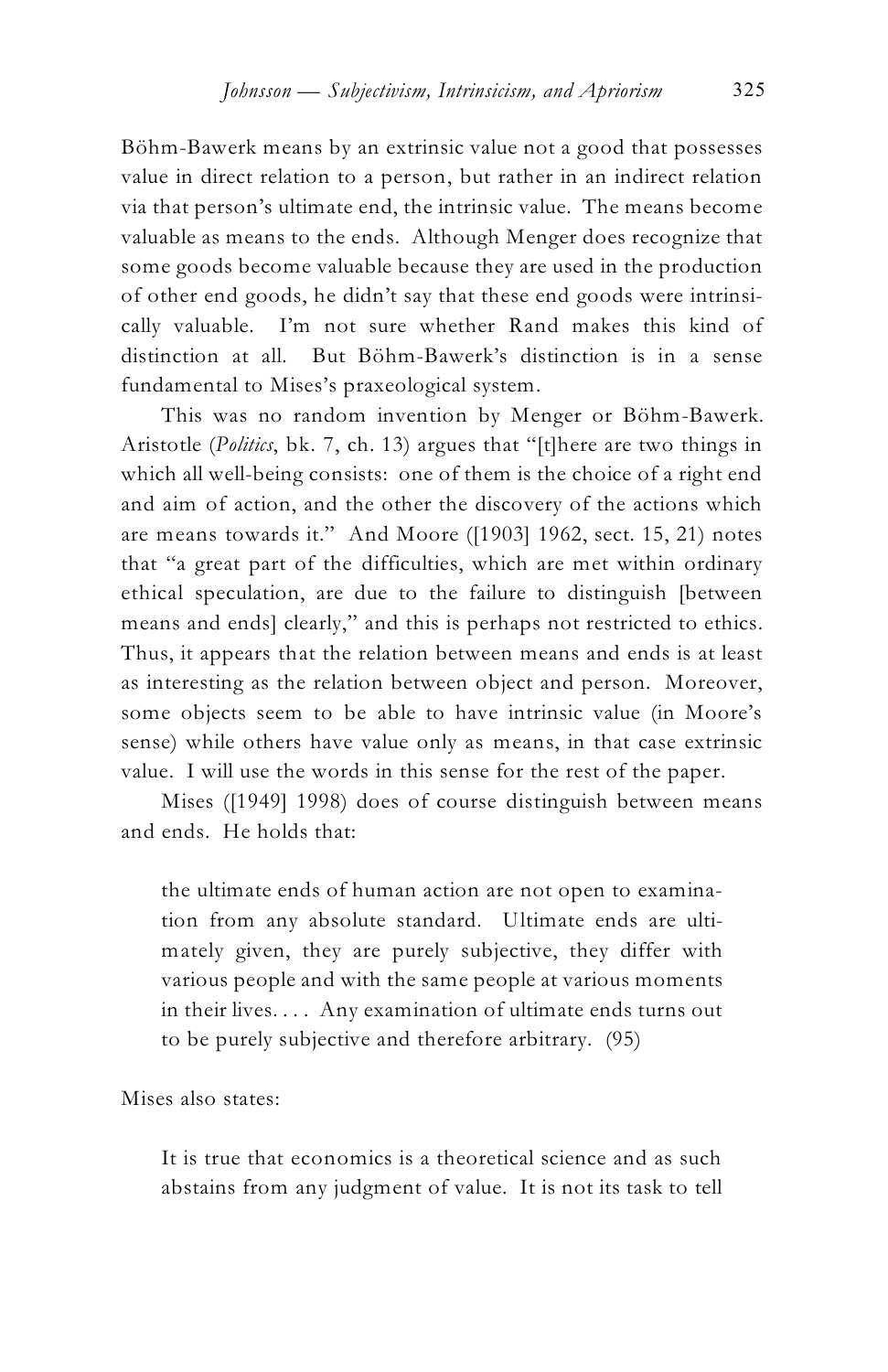people what ends they should aim at. It is a science of the means to be applied for the attainment of ends chosen, not, to be sure, a science of the choosing of ends. Ultimate decisions, the valuations and the choosing of ends, are beyond the scope of any science. Science never tells a man how he should act; it merely shows how a man must act if he wants to attain definite ends. (10)

He continues: "Praxeology is indifferent to the ultimate goals of action. Its findings are valid for all kinds of action irrespective of the ends aimed at. It is a science of means, not ends" (15). Thus, Mises holds that ultimate ends are subjective, and to the extent that he maintains the view of Böhm-Bawerk, also intrinsic (possessing value for its own sake). However, Mises does think that it could be conceivable for means to have objective extrinsic value, i.e., that it could be objectively determined what means are best suited to reach a chosen end. $12$ 

This is the meaning of subjectivism in praxeology, and Mises explains that "[a]t the same time it is in this subjectivism that the objectivity of our science lies" (21), and that

[b]ecause it is subjectivistic and takes the value judgments of acting man as ultimate data not open to any further critical examination, it is itself above all strife of parties and factions, it is indifferent to the conflicts of all schools of dogmatism and ethical doctrines, it is free from valuations and preconceived ideas and judgments, it is universally valid and absolutely and plainly human. (21)

It is thus entirely likely that Mises adheres to Hume's law, i.e., that it is impossible to deduce ethical principles from descriptive premises. But even if Hume's law is wrong, Mises seems to have believed that economics, as well as praxeology, should be distinct from philosophy and ethics, and this would then probably have made him reach the same conclusion, i.e., that economics and praxeology are a science of means, not ends.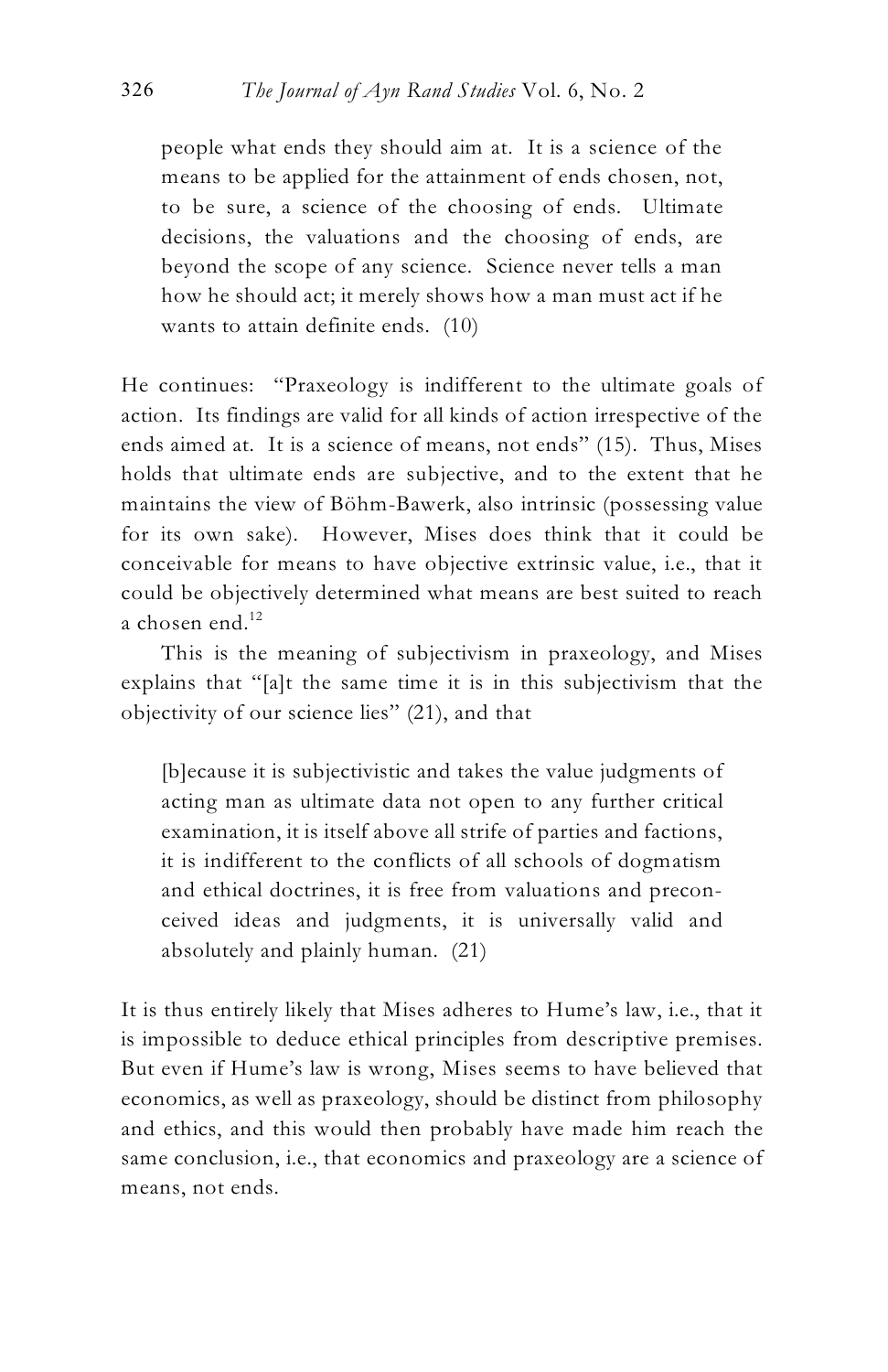Mises's view is certainly not the view of Rand, who actually claims to have derived ethical principles from descriptive premises.<sup>13</sup> Interestingly, while Moore seems to have agreed with Mises on Hume's law—Moore held that the Good is indefinable—he also held the view that "it is the business of Ethics, I must insist, not only to obtain true results, but also to find valid reasons for them," i.e., that values are objective (Moore [1903] 1962, sect. 14, 20).

And this brings me to Mises's apriorism. That which links Mises and Moore is Moore's claim that the science of ethics should try to find valid reasons for true results for what is good basically by finding principles that are self-evident, i.e., a priori. In that way, it could objectively be argued that something is good, as Moore claims. And these good things would then be of intrinsic value. Thus, there seems to be some kind of relation between intrinsic value and apriorism. If, for example, the Intrinsically Good is not definable, and cannot be derived from descriptive premises, then it remains that it has to be self-evident. Apriorism is also based on what appears to be selfevident (like the Action Axiom).<sup>14</sup> Let's see how this Austrian Apriorism relates to Rand.

### **Apriorism: Aristotelian and Kantian**

While Hülsmann (2003, lii) notes that it seems clear that Menger and Böhm-Bawerk were largely influenced by Aristotelian thought, he also notes that "in Mises's case there is the difficulty posed by the 'Kantian' language in his statements on the epistemology of economics. But a closer look at Mises's actual economic writings clearly reveals that he stands firmly in the traditional Austrian line of Aristotelian realism." Indeed, those familiar with Rand's writings could easily get the impression that Kant and Aristotle had nothing in common at all, but as Sciabarra (2000) clearly shows, this is not the case. And this actually opens up for the possibility that some of the aspects in which Mises was influenced by Kant may yet be Aristotelian in nature. The opposition between Aristotle and Kant need not be as strong as some seem to believe.

Interestingly, Sciabarra (2000, 56–57) also notes that "in Kant's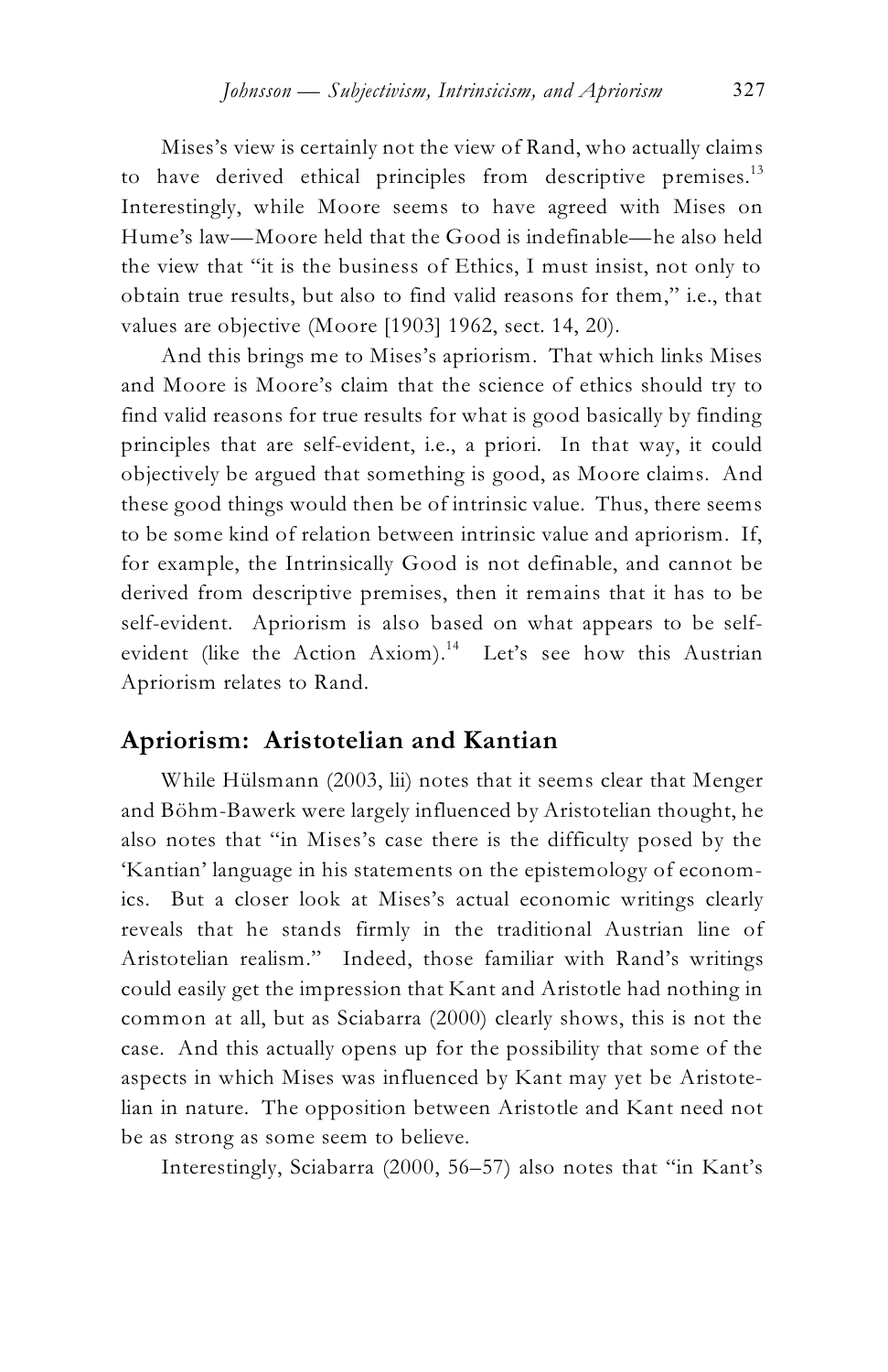transcendental dialectic, the notion of a coordinated reciprocity within an organic unit is a 'completely a priori' imposition of the mind on the external world, a product of 'pure reason, and inferred concepts whose object cannot be given empirically at all and which therefore lie entirely outside the range of our power of pure understanding'." Here we see that the organic whole discussed above also was present in Kant's work, and, moreover, that this was an important part of Kant's apriorism, the latter apparently so significant in Mises's works.

Mises writes that the "statements and propositions [of praxeology and economics] are not derived from experience. They are, like those of logic and mathematics, a priori. They are not subject to verification or falsification on the ground of experience and facts" ([1949] 1998, 32). Indeed, as Hülsmann (2003, l) notes, "Mises asserted that to some extent it was possible to gain knowledge about the material world through an exercise of 'pure reason'—that is, without reliance on information mediated through the human senses." According to Mises's aprioristic view, from self-evident truths, like the fact that humans act, or a statement like "it is not possible for something to be created out of nothing," other truths could be deduced by the use of reason and logic.

However, in relation to this, it is interesting to note that Murray Rothbard (1957) defends apriorism on Aristotelian grounds. He argues:

Whether we consider the Action Axiom "a priori" or "empirical" depends on our ultimate philosophical position. Professor Mises, in the neo-Kantian tradition, considers this axiom a *law of thought* and therefore a categorical truth *a priori* to all experience. My own epistemological position rests on Aristotle and St. Thomas rather than Kant, and hence I would interpret the proposition differently. I would consider the axiom a *law of reality* rather than a law of thought, and hence "empirical" rather than "a priori." But it should be obvious that this type of "empiricism" is so out of step with modern empiricism that I may just as well continue to call it *a priori* for present purposes. For (1) it is a law of reality that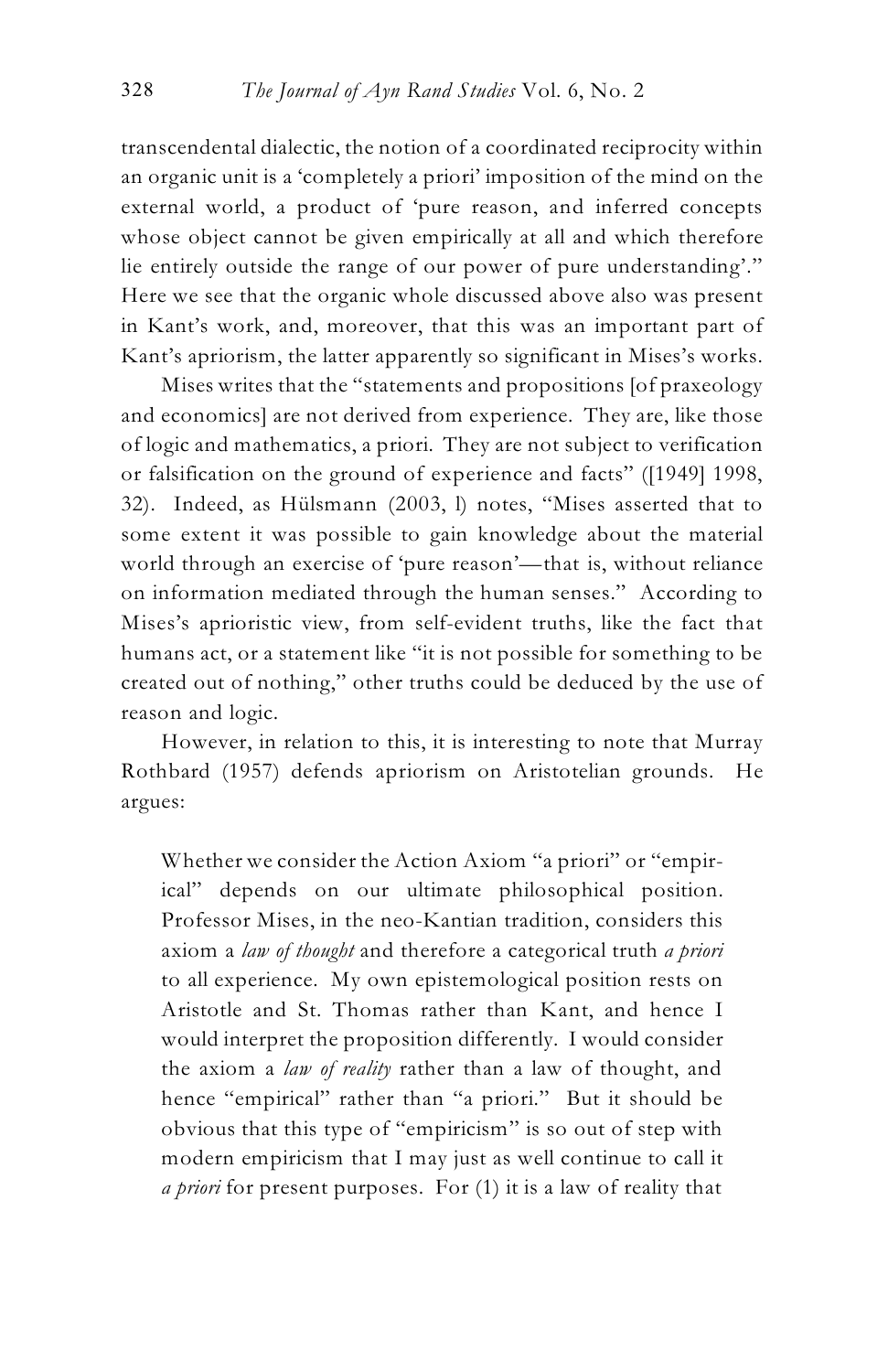is not conceivably falsifiable, and yet is empirically meaningful and true; (2) it rests on universal *inner* experience, and not simply on external experience, that is, its evidence is *reflective* rather than physical; and (3) it is clearly *a priori* to complex historical events.

He thus attempts to base Mises's aprioristic Action Axiom on experience while still viewing it as a priori. However, is it not the case that a priori knowledge is that which is not empirical, i.e., prior to experience? It is thus impossible to defend aprioristic axioms by saying that they come from experience. Rothbard (1957) admits above: "I would consider the axiom a law of reality rather than a law of thought, and hence 'empirical' rather than 'a priori.' But it should be obvious that this type of 'empiricism' is so out of step with modern empiricism that I may just as well continue to call it a priori for present purposes." It should be noted too that Smith (1990; 1996) argues that Mises's apriorism isn't Kantian at all, but rather Aristotelian, while Verhaegh (2004) argues that Mises in fact was Kantian. And as Sciabarra (2000, 55 n. 11) notes, "Rothbard reminds us that . . . Paul Lorenzen and other German Kantians have viewed Kant as a realist Aristotelian. This school of thought greatly influenced the Misesian theorist Hans-Hermann Hoppe."<sup>15</sup> This particular topic is far from settled and clearly involves difficult philosophical inquiries.

Returning to Rand, one finds an apparent difference between Mises's apriorism and Rand's Objectivist view.<sup>16</sup> For example, Peikoff (1991, 151) writes that "[m]an's knowledge is not acquired by logic apart from experience or by experience apart from logic, but by the application of logic to experience. All truths are the product of a logical identification of the facts of experience."<sup>17</sup> But taken that the apriorism could be Aristotelian in nature, and that Kant actually was influenced by Aristotle, even this apparent difference might be little or no difference at all. Still, Mises claims that truths are not derived from experience while Objectivism claims that they are derived from the facts of experience—apriorism against a kind of empiricism (although not the ordinary kind). Mises believes in subjective and possibly also intrinsic values (in Moore's sense), while Rand affirms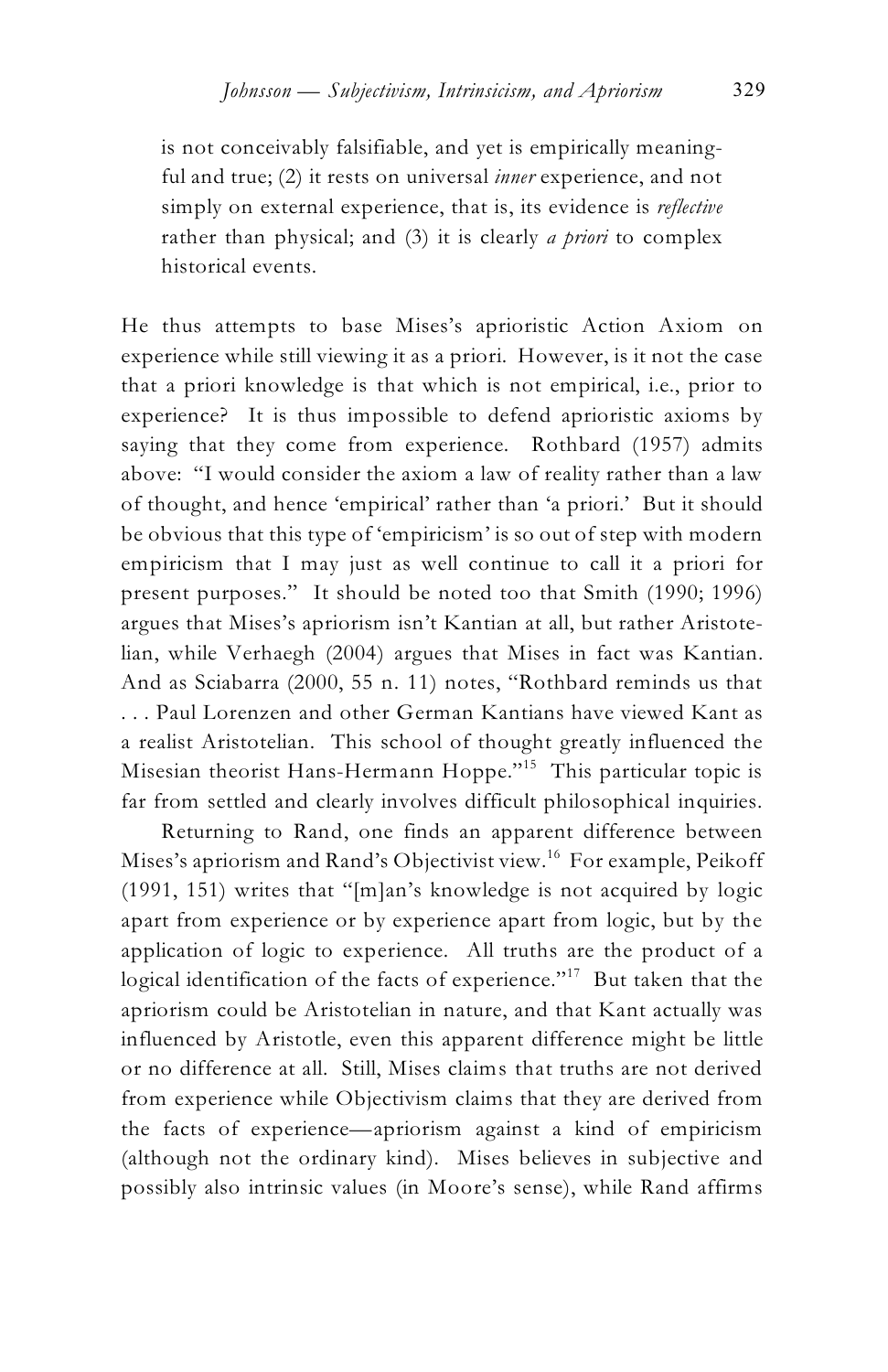objective and relational values. These differences are hard to resolve.

## **Concluding Remarks**

There is much common ground in Rand and the Austrians. It seems to be a well-established fact that there are similarities between Rand and Menger, despite the objectivist/subjectivist issue. Once we concede that something can be of intrinsic value, in Moore's sense, I believe many of the differences between Austrian subjectivism and Rand's Objectivism vanish.

I think it is tempting to adhere to Hume's law, but that ethics could very well be an objective science, just as Rand held. At the same time, the science of economics should focus on trying to find objective economic principles, but in doing so should avoid the ethical dimension, leaving it to the science of philosophy. This seems only to be possible by treating the ultimate ends (of intrinsic value) of people as given—they might as well be totally subjective—and instead study the means by which people try to reach their ends. Making this distinction would keep the economic science objective as well, i.e., *wertfrei*, just as Mises claims. And values of ultimate ends still could be objective, as well as those of means, perfectly in accordance with Rand. The major tool for finding objective economic principles would be apriorism, I am sure, since aprioristic principles, and principles correctly deduced from them, are valid as they are.

But the question still remains—what view is the correct one, the Kantian aprioristic or the Aristotelian (empiricist) aprioristic? I believe this is a more crucial question than the question of subjective vs. objective values, means vs. ends, or intrinsic vs. extrinsic values. This question is far from settled and involves complex philosophical inquiries. Nevertheless, I find it tempting to believe that we can gain knowledge through the faculty of reason both in an a priori way and from experience. On the one hand, one could gain knowledge a priori by means of pure reason, in the way logic or mathematics is a priori to experience, and make deductions and inferences from this. If they are logically correct deductions, based on self-evident principles, they need not be empirically verified but are valid in their entirety. On the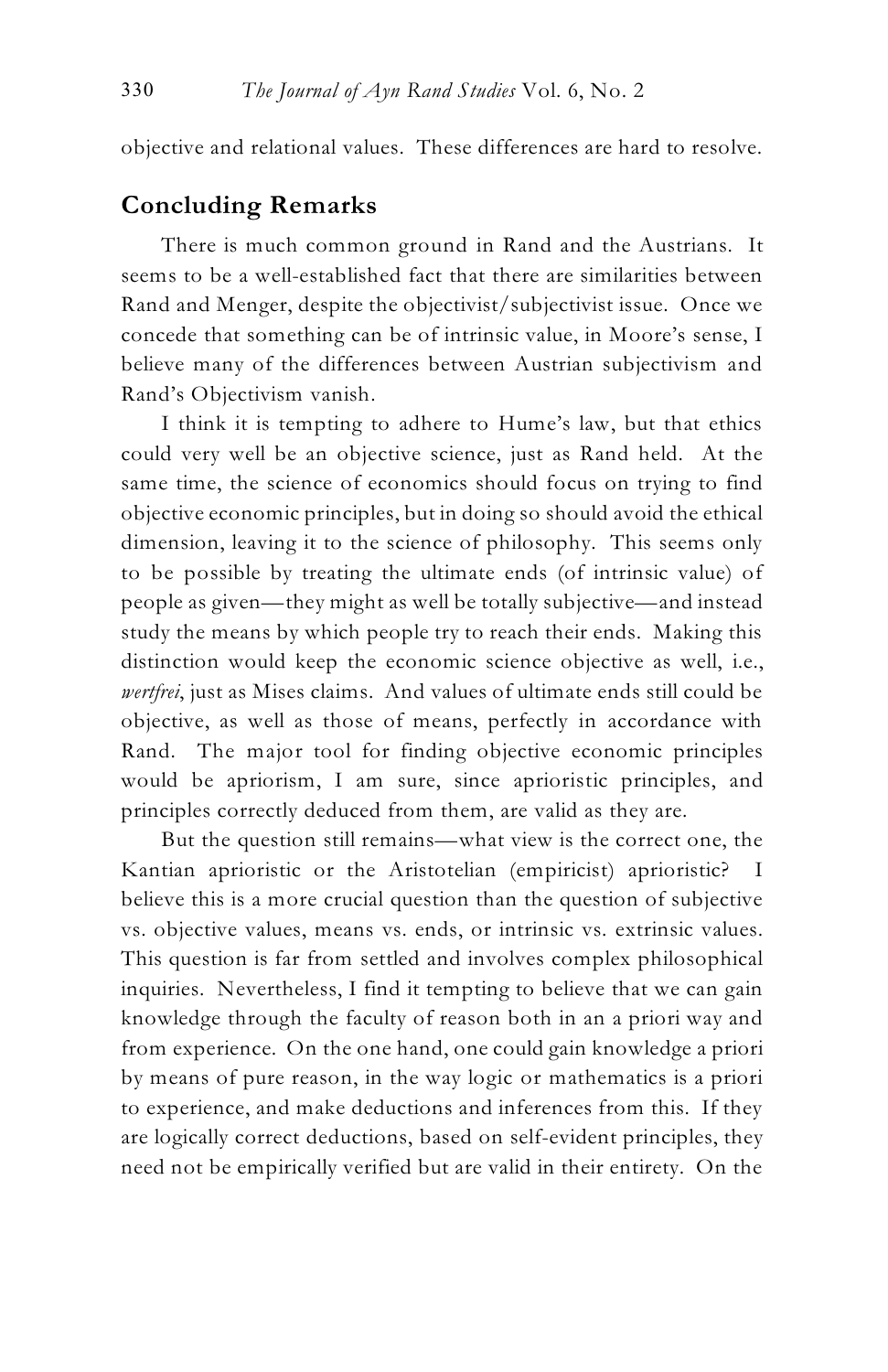other hand, the faculty of reason would also infer and deduce from experience, i.e., from the five senses, introspection, and memory.<sup>18</sup> These two ways could work together, "via a complex mixture of empirical and a priori considerations," as Smith puts it. For example, the (Kantian) aprioristic theories would naturally be tested empirically to prevent any imposition of false ideas on reality. It is indeed "a scientific commonplace" that "[t]heories and hypotheses which prove unreliable will be slowly filtered out" (Smith 1996). At the same time, pure reason could serve as input to interpret the real world experience.

Much work surely has to be done. I will not claim to have any final answers in these intricate matters. Nevertheless, I hope I have introduced some avenues of thought worthy of further exploration.

#### **Acknowledgments**

This paper is a considerable expansion and re-thinking of Johnsson (2003a–b). I would like to thank George Reisman, Larry Sechrest, Ed Younkins and Lindsay Perigo for supporting and discussing the earlier version of this paper, and Michael Huemer for constructive critique. I also would like to thank Larry Sechrest and Robert Campbell for commenting on this version of the paper, and most of all, the editor, Chris Matthew Sciabarra. All of the contents of this paper express my opinions and not those of the aforementioned persons.

#### **Notes**

1. When comparing the value theories of Rand and Menger, it should be noted that while Rand believed her theory to be valid for all kinds of values, Menger in his 1871 *Principles of Economics* is only referring to economic goods. Rand (1967, 24) distinguished between "philosophically objective values" and "socially objective values," where the latter kind reflects the market value. See Sciabarra 1995, 292–93 on this issue.

2. It is possible that other thinkers have important things to say on this subject, but at the moment I will mostly deal with those mentioned so far.

3. Relational values have also been called "agent-relative" values or, as by Hülsmann (2003, xxxvi), "bilateral."

4. On the same page, Menger notes that "[r]egarding this knowledge, however, men can be in error about the value of goods just as they can be in error with respect to all other objects of human knowledge."

5. For example, Hülsmann  $(2003, xiii)$  states that "[t]he discovery that economic goods were evaluated at the margin, rather than in one blob, went handin-hand with the discovery of another important principle, namely, the principle of subjectivism. Evaluation at the margin meant in fact nothing else but that there was some individual who did the evaluation. In other words, the marginal utility of an economic good depended essentially on the individual person *for whom* the marginal unit under consideration was useful."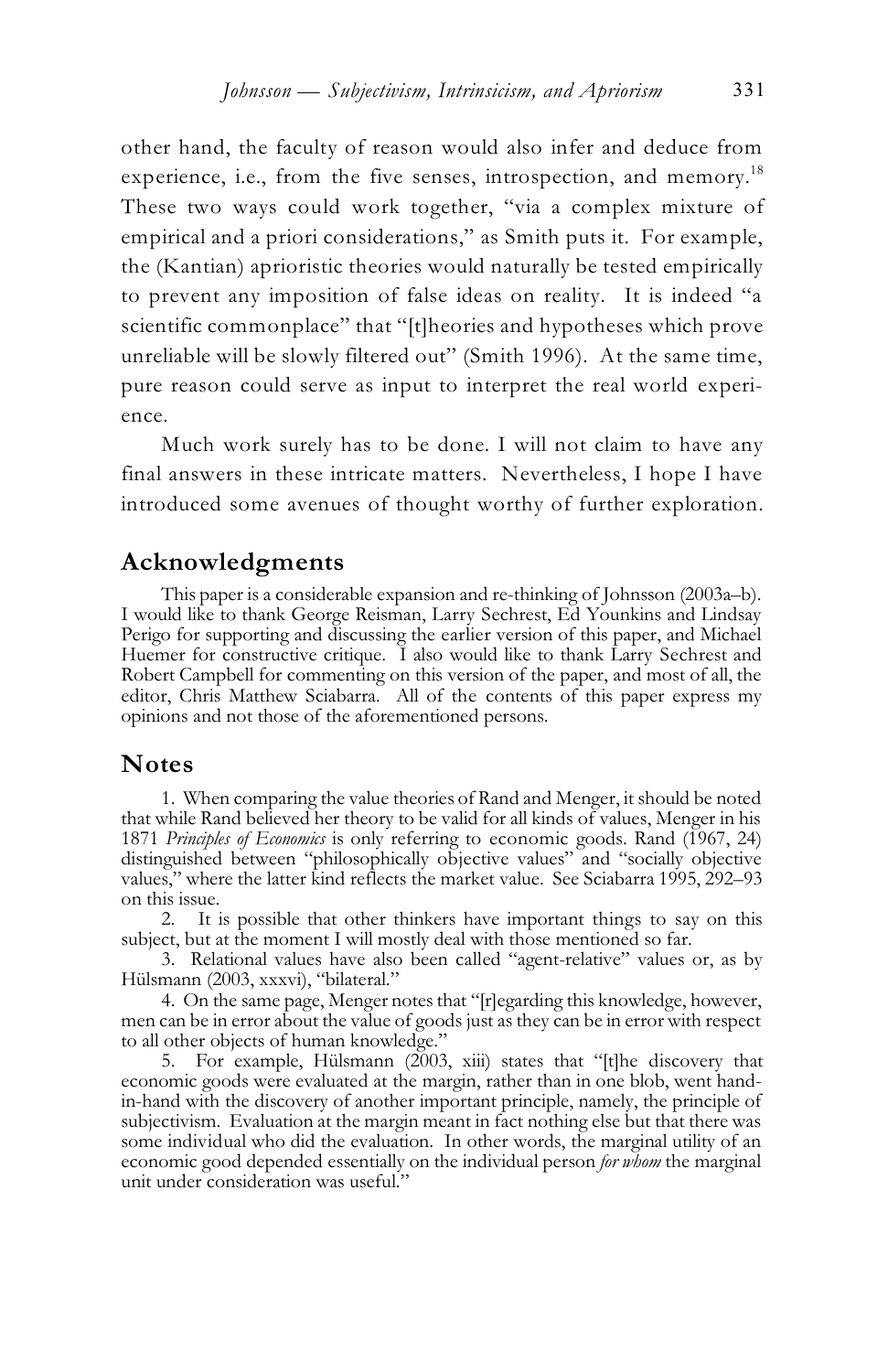6. This passage from Aristotle appears as "without the necessaries even life, as well as the good life, is impossible" in the Rackham translation and as "no man can live well, or indeed live at all, unless he be provided with necessaries" in the Jowett translation.

7. Looked at from the opposite side, if a thing possessed equal value regardless of the context, it would imply universal value (constant over all contexts). But this was more or less the claim of the labor theory of value, a view Menger, Léon Walras, and Stanley Jevons, the other two that independently formulated the theory of marginal utility in 1871, had refuted by their work. The labor theory of value is sometimes referred to as "objective" (i.e., intrinsic in the Randian sense), but it is perhaps rather the claim that values are universal that is the correct label.

8. This could be an analogy to Hayek's (1945) reference to "the knowledge of the particular circumstances of time and place."

9. In the history of philosophy, what Rand called "intrinsicism" is known as "classical objectivism". Thus Ross's choice of word.

10. And I myself (in Johnsson 2003a–b) have argued earlier in favor of extrinsic, relational values like Menger and Rand, but, as I suggest here, I find Moore's writings convincing in this respect.

11. The reference in Sciabarra 2000 to *Topics* (6.13.150a15-150b27) reads "the whole is not the sum of its parts," i.e., slightly differently. My wording refers to the W. A. Pickard-Cambridge translation.

12. Mises ([1949] 1998, 120) notes that "[t]he praxeological notion of utility (*subjective use-value* in the terminology of the earlier Austrian economists) must be sharply distinguished from the technological notion of utility (*objective use-value* in the terminology of the same economists). Use-value in the objective sense isthe relation between a thing and the effect it has the capacity to bring about." This is exactly Böhm-Bawerk's view, as described above.

13. Mises ([1949] 1998, 19) also challenges Rand's standard of value by stating that "[t]he impulse to live, to preserve one's own life, and to take advantage of every opportunity of strengthening one's vital forces is a primal feature of life, present in every living being. However, to yield to this impulse is not—for man—an inevitable necessity."

14. For example, I believe it is self-evident that murdering innocent people is wrong. I also find it self-evident that people act. There are differences between the ethical position and the praxeological, but also clear similarities. People might say they disagree with either of these two statements, but still, the opposites, i.e., that murdering innocents is right and that people don't act, are not very convincing.

15. Interestingly, Kant (1787/1929, Introduction, B1–2; 41) discusses this relation between a priori and experience at length (and despite the title actually is claiming to be defending pure reason):

There can be no doubt that all our knowledge begins with experience. For how should our faculty of knowledge be awakened into action did not objects affecting our senses partly of themselves produce representations, partly arouse the activity of our understanding to compare these representations, and, by combining or separating them, work up the raw material of the sensible impressions into that knowledge of objects which is entitled experience? In the order of time, therefore, we have no knowledge antecedent to experience, and with experience all our knowledge begins. . . . [W]hether there is any knowledge that is thus independent of experience and even of all impressions of the senses. Such knowledge is entitled a priori, and distinguished from the *empirical*, which has its sources a posteriori, that is, in experience.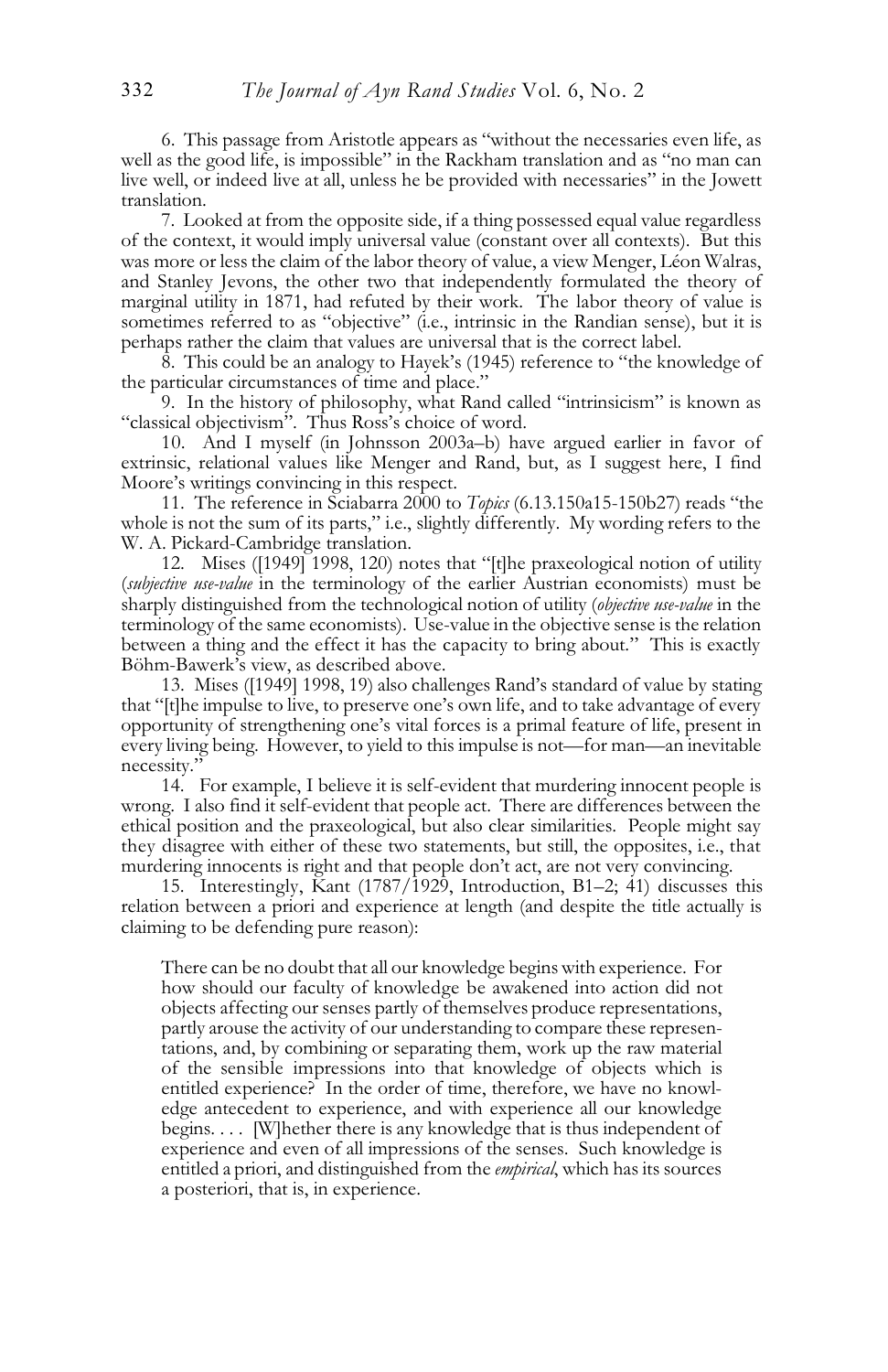But Kant also claims that there is some confusion regarding the a priori character of knowledge. Here is an example:

[W]e would say of a man who undermined the foundations of his house, that he might have known a priori that it would fall, that is, that he need not have waited for the experience of its actual falling. But still he could not know this completely a priori. For he had first to learn through experience that bodies are heavy, and therefore fall when their supports are withdrawn. . . . In what follows, therefore, we shall understand by a priori knowledge, not knowledge independent of this or that experience, but knowledge absolutely independent of all experience.... What we here require is a criterion by which to distinguish with certainty between pure and empirical knowledge. . . . Necessity and strict universality are [the] sure criteria of a priori knowledge, and are inseparable from one another. (B3–4; 43)

And then he parts with empiricism by asking whether

it is possible to show that pure a priori principles are indispensable for the possibility of experience, and so to prove their existence a priori. For whence could experience derive its certainty, if all the rules, according to which it proceeds, were always themselves empirical, and therefore contingent? (B5; 45)

16. This difference is also noted by Salsman (1995b), who even scorns John Stuart Mill's and Mises's apriorism as lacking any foundation at all.

17. Sciabarra (1995, 425, n. 70) mentions that Leonard Peikoff in a 1976 taped lecture series on the philosophy of Objectivism argued that there was only a terminological difference between Rand's "socially objective values" and the Austrian "subjective" values. This seems to be too simple to be true, and I hope the reader will agree on that by now.

18. Some people—for example, some Austrians—seem to have the view that the a priori comes from introspection, but introspection clearly is not the source of a priori knowledge. Introspection is rather the direct awareness of one's mental states. And, for example, Rand, the empiricist, often wrote about introspection as a useful tool, so this perhaps is not much of an issue to discuss.

#### **References**

- Aristotle. n.d. *Topics*. W. A. Pickard-Cambridge translation. Online at: <http://www.non-contradiction.com/>.<br>n.d. *Politica*. Rackham translation
- \_\_\_. n.d. *Politica*. Rackham translation. Online at: <http://www.noncontradiction.com/>.
- \_\_\_. n.d. *Politics*. Jowett translation. Online at: <http://www.noncontradiction.com/>.
- Böhm-Bawerk, Eugen von. [1884] 1959. *Capital and Interest*. 3 volumes: I. History and Critique of Interest Theories; II. Positive Theory of Capital; III. Further Essays on Capital and Interest. Translated by Hans F. Sennholz. South Holland, Illinois: Libertarian Press.
- Buechner, N. M. 1995. Objective values vs. modern economics. 6 audio lectures. New Milford, Connecticut: Second Renaissance Books.
- Den Uyl, Douglas J. and Douglas B. Rasmussen. 1985. Chapter(s) in *The Philosophic Thought of Ayn Rand*. Urbana: University of Illinois Press.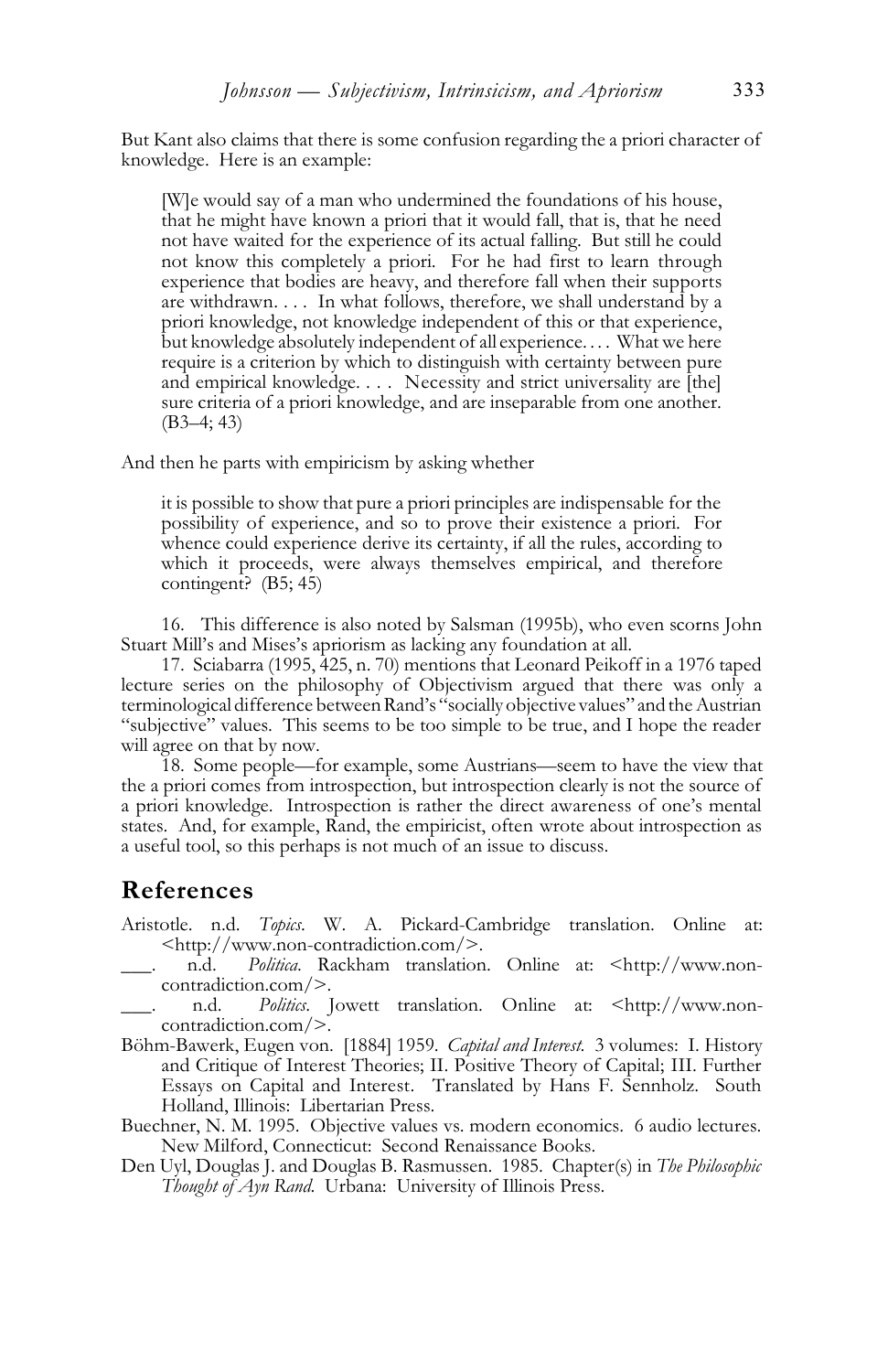- Hayek, F. A. 1945. The use of knowledge in society. *American Economic Review* 35, no. 4: 519–30. Online at: <http://www.virtualschool.edu/mon/Economics/ HayekUseOfKnowledge.html>.
- Huemer, Michael. 2002. Is benevolent egoism coherent? *The Journal of Ayn Rand Studies* 3, no. 2 (Spring): 259–88.
- Hülsmann, J. G. 2003. From value theory to praxeology. Introduction to the third English edition of Ludwig von Mises's 1933 *Epistemological Problems of Economics*. Translated by George Reisman. Online at: <http://www.mises.org/epofe. asp>. Auburn, Alabama: Ludwig von Mises Institute.
- Johnsson, Richard. C. B. 2003a. Austrian subjectivism vs. objectivism, part I. *The Free Radical* 55 (March–April): 26–29.

- Kant, Immanuel. 1787/1929. *Critique of Pure Reason*. Translated by Norman Kemp Smith. Original publication dated 1781, but the translation is of the second 1787 edition. Pagination refers to the original 1929 translation. Online at: <http://www.arts.cuhk.edu.hk/Philosophy/Kant/cpr>. New York: Macmillan.
- Menger, Carl. [1871] 1994. *Principles of Economics*. Translated by James Dingwall & Bert F. Hoselitz. Grove City, Pennsylvania: Libertarian Press.
- Mises, Ludwig von. [1949] 1998. *Human Action: A Treatise on Economics*. Scholars Edition. Auburn, Alabama: Ludwig von Mises Institute. Online at: <http://www.mises.org/humanaction.asp>.
- Moore, G. E. [1903] 1962. *Principia Ethica*. Cambridge: Cambridge University Press.
- Peikoff, Leonard. 1991. *Objectivism: The Philosophy of Ayn Rand*. New York: Dutton.
- Rand, Ayn. 1964. The Objectivist ethics. In *The Virtue of Selfishness: A New Concept of Egoism*. New York: New American Library, 13–35.
- \_\_\_. 1967. What is capitalism? In *Capitalism: The Unknown Ideal*. New York: Signet Books, 11–34.
- Reisman, George. 2001. Environmentalism refuted. *Mises Institute Daily Article*. Posted 20 April. Online at: <http://www.mises.org/fullstory.asp?control  $=661$ .
- Ross, W. D. [1930] 1955. *The Right and the Good*. Oxford: Oxford University Press.
- .Rothbard, Murray. 1957. In defense of extreme apriorism. *Southern Economic Journal* (January): 314–20. Reprinted in *The Logic of Action One*, by Murray Rothbard. Lyme, New Hampshire: Edward Elgar, 1997: 100–108. Online at: <http://www.mises.org/rothbard/extreme.pdf>.
- Salsman, Richard. 1995a. The philosophy of the Austrian school of economics. 6 audio lectures. New Milford, Connecticut: Second Renaissance Books.
- 1995b. Economic man: An obituary. 2 audio lectures. New Milford, Connecticut: Second Renaissance Books.
- Sciabarra, Chris. Matthew. 1995. *Ayn Rand: The Russian Radical*. University Park: Pennsylvania State University Press.
	- \_\_\_. 2000. *Total Freedom: Toward a Dialectical Libertarianism*. University Park: Pennsylvania State University Press.
- Sechrest, Larry J. 2004. Praxeology, economics, and law: Issues and implications. *Quarterly Journal of Austrian Economics* 7, no. 4 (Winter): 19–40.
- Smith, B. 1990. The question of apriorism. *Austrian Economics Newsletter* (Fall).
- \_\_\_. 1996. In defense of extreme (fallibilistic) apriorism. *The Journal of Libertarian Studies* 12, no. 1 (Spring): 179–92.
- Verhaegh, M. 2004. The critical Mises. Working paper. Auburn, Alabama: Ludwig von Mises Institute (20 September).
- Younkins, Edward W. 2003a. Developing a paradigm for a free society: The contributions of Mises, Menger, and Rand. *Le Québécois Libre*. Online at:

\_\_\_. 2003b. Austrian subjectivism vs. objectivism, part II. *The Free Radical* 56 (May-June): 24–26.